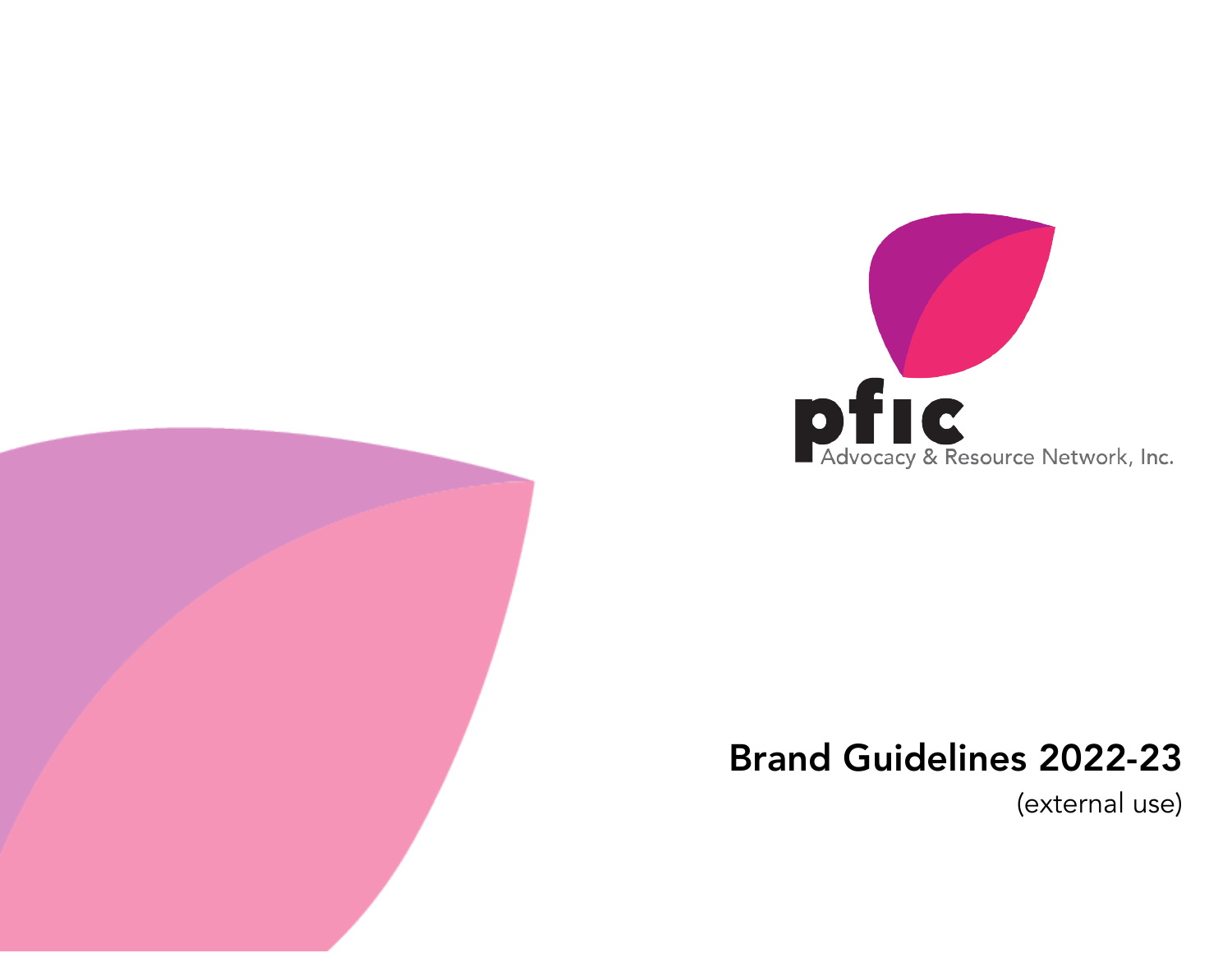### Colors

Only these colors may be used. These colors can also be utilized as tints.

**Please note:** colors will vary slightly depending on whether they are printed on coated/uncoated paper or plastic.

**Pantone® (PMS #)** The printing industry standard for specifying solid ink colors.

**CMYK** The print industry standard for full color printing. Also know as process color printing, it relies on cyan, magenta, yellow and black to create the spectrum of color seen in most full color printing.

**RGB** A color system based on red, green and blue, and used to represent the full spectrum of color on video displays.

The colors shown on this page and throughout this guide have not been evaluated by Pantone® for accuracy and may not match the Pantone Color Standards. Please consult current Pantone Publications for accurate color. Pantone® is the registered trademark of Pantone, Inc.

| 100% |
|------|
| 75%  |
| 50%  |
| ワトゥ  |

PFIC Pink PMS 213c C: 0 / M: 95 / Y: 30 / K: 0 R: 237 / G: 42 / B: 113 WEB: #ED2B71

| 100%              |  |
|-------------------|--|
| 75%               |  |
| $\overline{50\%}$ |  |
| 25%               |  |

PFIC Purple

PMS 241c C: 31 / M: 100 / Y: 9 / K: 0 R: 180 / G: 31 / B: 132 WEB: #B41F84

100% 75% 50%

PFIC Black

PMS Neutral Black c C: 70 / M: 67 / Y: 64 / K: 74 R: 35 / G: 31 / B: 32 WEB: #231F20

| 100% |  |
|------|--|
| 75%  |  |
| 50%  |  |
| 25%  |  |

PFIC Grey PMS 424c C: 58 / M: 49 / Y: 47 / K: 15 R: 109 / G: 110 / B: 112 WEB: #6D6E70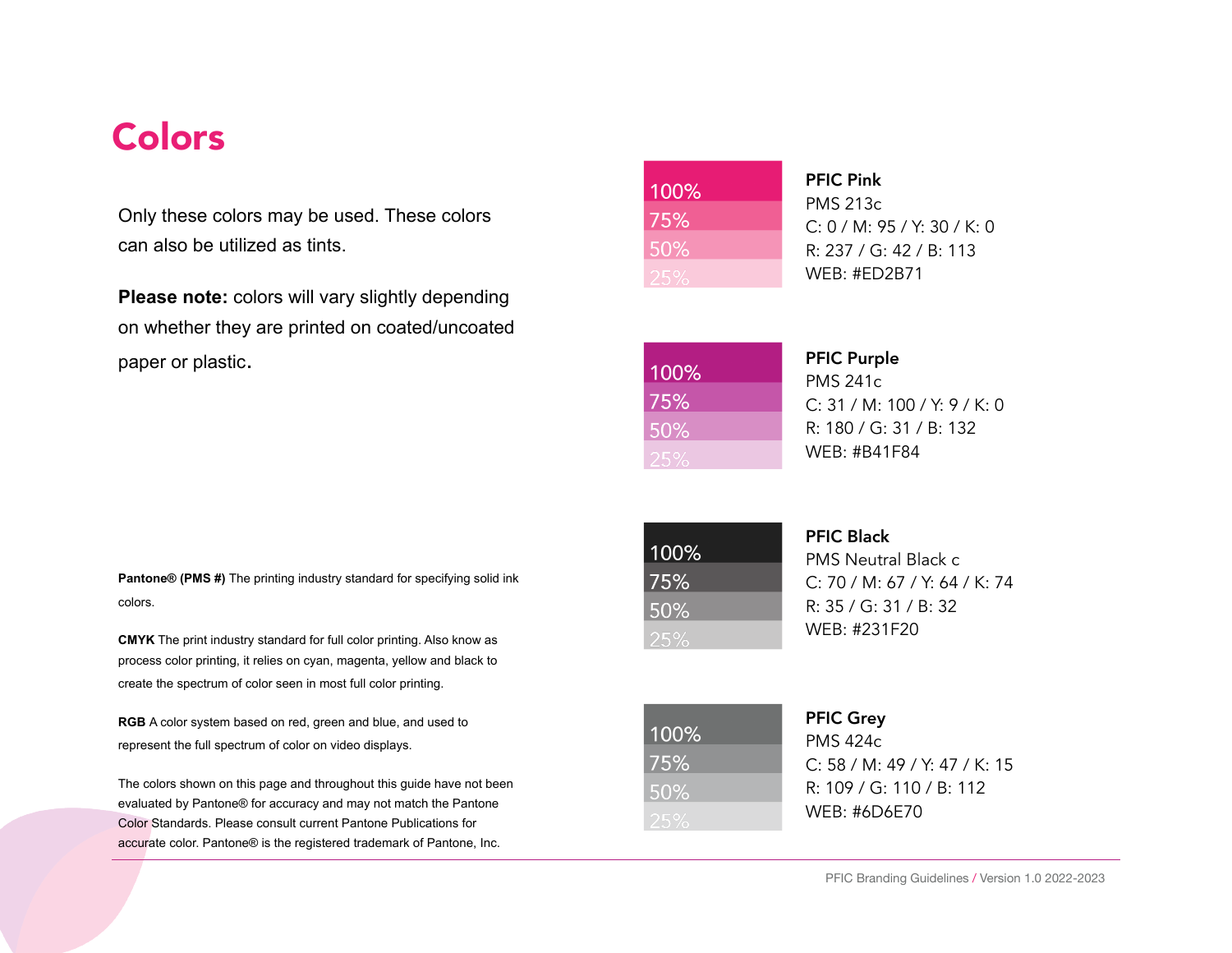### Fonts

There are two (2) typeface families used in the PFIC Network brand. Each of these typefaces convey a solid professional feel that clearly reflects PFIC Network's personality.

Headlines should NOT be all CAPS. Do not use Avenir Black for body copy.

# Headline - Avenir (Black) ABCDEFGHIJKLMNOPQRSTUVWXYZ abcdefghijklmnopqrstuvwxyz

1234567890!@#\$%^&\*()-+=

The display sans serif font, AVENIR BLACK, is primarily used for titles, headlines. AVENIR is designed to be used freely across the internet by web browsers on desktop computers, laptops and mobile devices.

CALIBRI REGULAR, is primarily used for body copy in a Regular format.

Body Copy - Calibri (Regular) ABCDEFGHIJKLMNOPQRSTUVWXYZ abcdefghijklmnopqrstuvwxyz 1234567890!@#\$%^&\*()-+=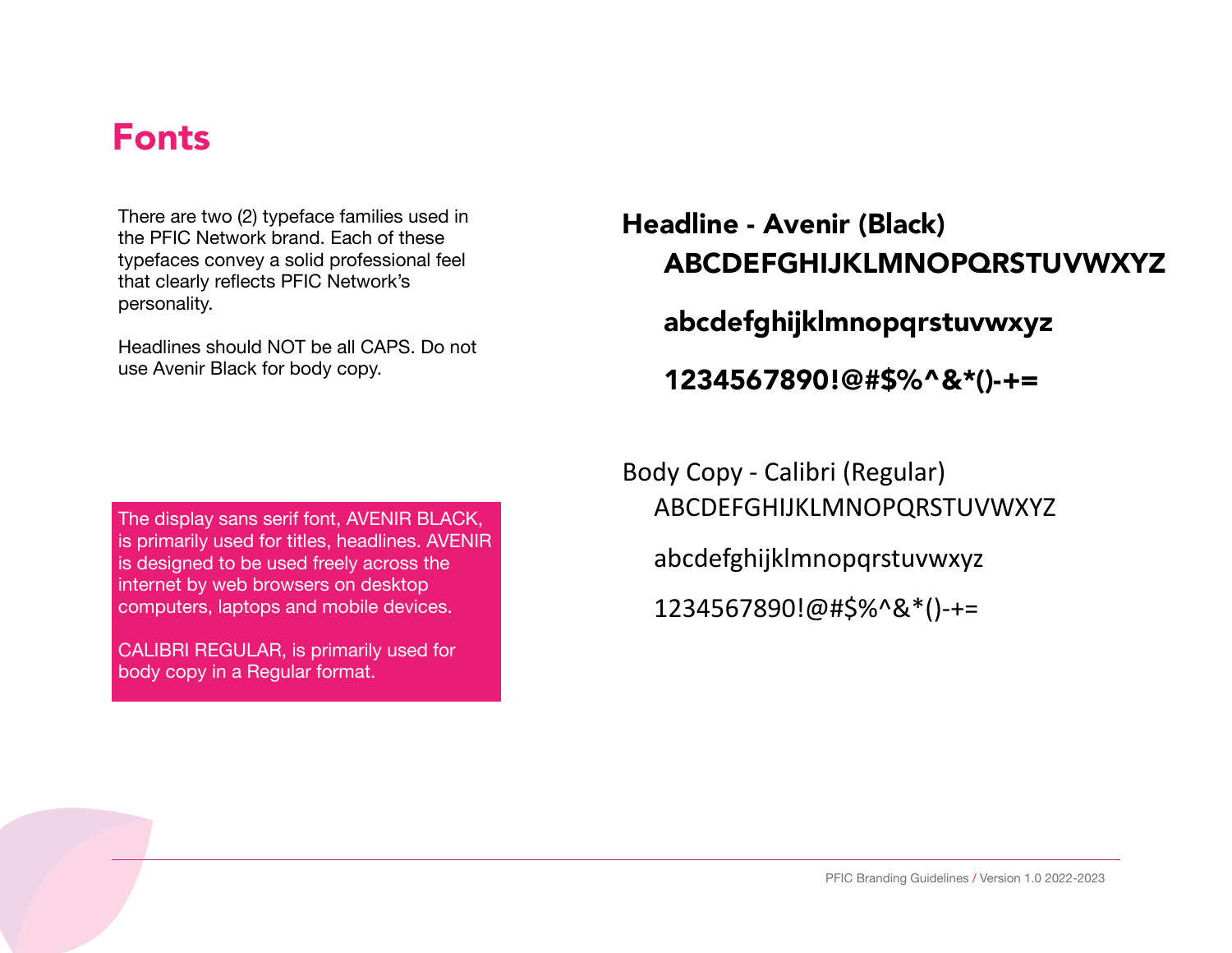### Logo

This logo represents several themes that are important to PFIC Network and our community:

- ◆ Community and connection
- Our commitment
- ◆ Advocacy
- Involvement
- ◆ Patient network
- ◆ Growth

With the continued growth of the PFIC Network and the rare disease community, this logo signifies that, even in an ever changing rare disease environment that grows more complex, our values as a patient led advocacy organization will never change. To encourage innovation in new therapy and drug research and development, and to ensure patient support, we must look to the future and embrace the promise of new ideas and new technologies.

Icon (PFIC Pink PMS 213c, PFIC Purple PMS 241c)



Together, we WILL make a difference. The state of the state of the Any mention of PFIC Network (or PFIC Network logo) in a publication, website or promotional item will need to have a registration mark ®. Please state at the bottom or back of piece:

> "NORD, the NORD logo and tagline are registered trademarks of the National Organization for Rare Disorders. NORD is a registered 501(c)(3) charity organization."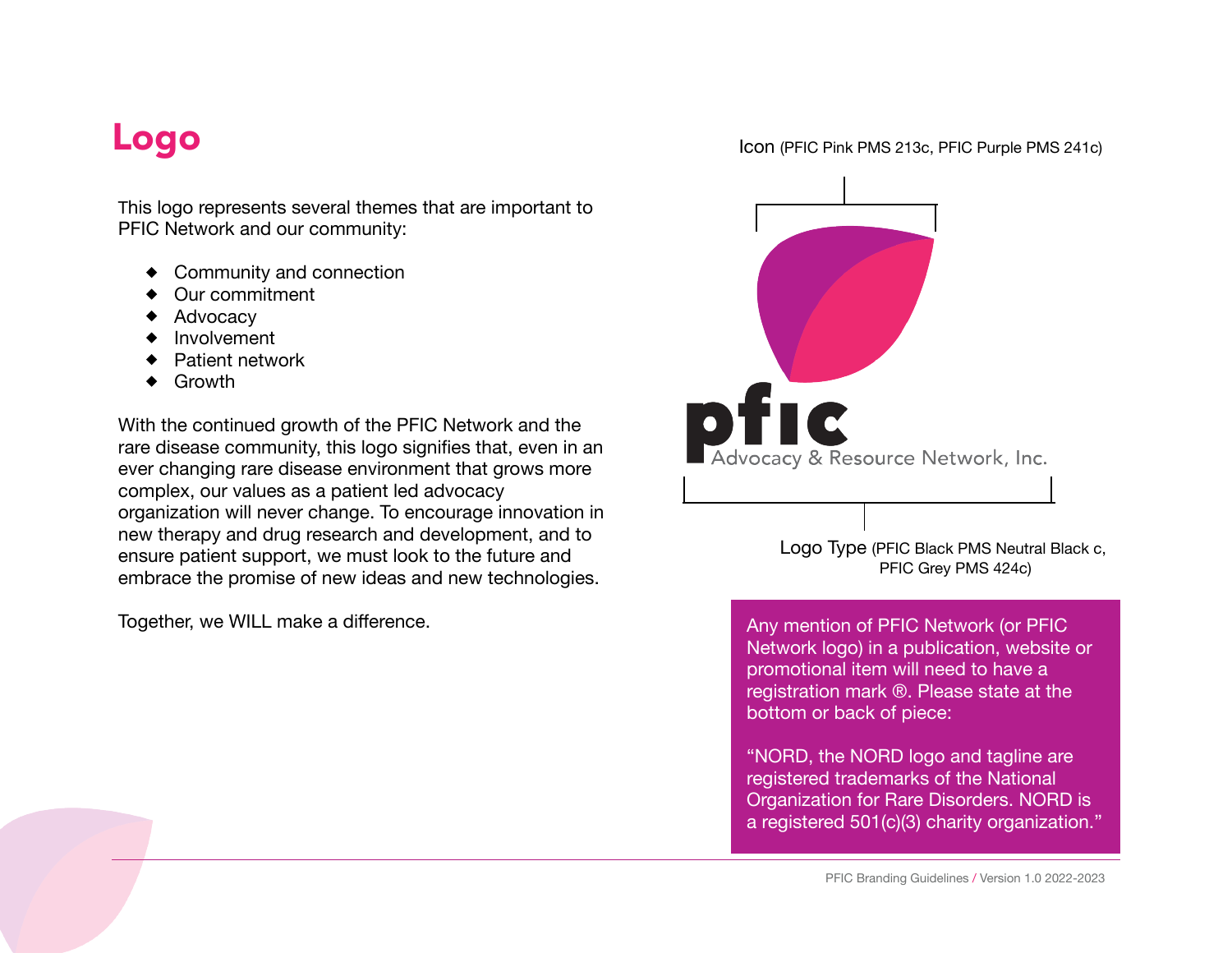# Logotype and Wordmark Usage Policy

This policy provides our requirements regarding use of the PFIC Advocacy & Resource Network (PFIC Network) word marks and logotypes (this includes but is not limited to the "PFIC Network" logo, its variants, and all PFIC Network sub-brands, event logos and variants). PFIC Network, and its sub branded word marks, logos, slogans, copyrighted designs or other brand features of PFIC Network are available for use or download on the PFIC Network website.

As the need to address future branding concerns arises, we may cancel, modify, or change the terms of this policy without notice to the logo user ("You"). You are responsible for complying with any modified terms, so please review this policy and become familiar with any modifications we publish.

The PFIC Network word marks, sub brands and logos are the sole and exclusive property of PFIC Network. Your use of any word mark and/or logo implies acceptance of, and agreement with, the terms of this policy. If you do not accept and agree to follow the rules as set out in this policy, you do not have the right to use the word marks and/or logos and are prohibited from using them. Any use of PFIC Network word marks and/or logos not in compliance with this policy is not authorized. If you violate the rules in this policy, you must cease and desist from all use of any PFIC Network word marks and/or logos, regardless of the uses otherwise allowed in this policy. In addition, PFIC Network reserves the right to revoke its approval of your use of the word marks and/or logos at any time.

Permission is granted to you to use the PFIC Network word marks and logos only under the following terms and conditions:

#### **Rules for Using the PFIC Network Word Marks and/or Logos:**

You must comply with all of the following rules when using a word mark and/or a logo:

PFIC Network logos and word marks are for **noncommercial use only**. Usage of PFIC Network's logos and word marks for commercial sales, individual

fundraising or organizational fundraising is strictly prohibited unless otherwise expressed in writing by an authorized agent of PFIC Network. Word marks and logos may not be used in an

- ambiguous way as described herein: • No word mark and/or logo may be used in any way that suggests that PFIC Network is affiliated with,
- sponsors, approves or endorses you, your organization, your websites, your products or your services.
- No word mark and/or logo may be used in any way that mischaracterizes any relationship between you and PFIC Network
- Vendors may not use any word marks and/or logos to advertise PFIC Network or its members as clients on industry or vendor websites and promotional pieces without PFIC Network's written permission, and which must be requested in writing. All PFIC Network's logos are distinctive, designed pieces of graphic artwork, owned by PFIC Network. The following usage guidelines must be followed:
- Do not modify or alter the logos
- Do not change scale, skew or rotate any logo
- Do not change the design of any logo
- Do not change or vary the colors of any logo
- Avoid screening logos
- Do not shrink any logo to less than 1" in width or height
- Do not combine a logo with any other design, trademark, graphic, text or other element, including your name, any trademarks or any generic terms
- No other design, trademark, text, graphic or other element may be placed closer to a Logo without first meeting the clear space requirements found in the PFIC Network Brand Guidelines
- Logos may only be placed on solid backgrounds (preferably white) unless approved by PFIC Network, and not over an image or pattern (unless approved by PFIC Network)
- No artistic effects (such as drop-shadows, gradients or embossing) may be applied
- No word mark or logo may be used or displayed in any of the following ways:
	- In any manner that, in the sole discretion of PFIC

Network, discredits PFIC Network or tarnishes its reputation and goodwill

- In any manner that infringes, dilutes, depreciates the value, or impairs the rights of PFIC Network in the word marks and/or logos
- In any manner that is false or misleading
- In connection with any pornography, illegal activities, or other materials that are defamatory, libelous, obscene, or otherwise objectionable • In any manner that violates the trademarks, copyright, or any other intellectual property rights of others
- In any manner that violates any law, regulations, or other public policy
- In any manner as part of a name of a product or service of a company or organization other than PFIC Network
- All goodwill generated by the use of any word mark and/or logo inures to the benefit of PFIC Network
- You may not assert rights to any PFIC Network word mark and/or logo whether by trademark registration, common law ownership, domain name registration or anything else
- You must, if requested from PFIC Network, provide samples of any materials that include the PFIC Network word marks and/or logos for purposes of determining compliance with this policy
- You must make any change(s) to your use of the word marks and/or logos that are requested by PFIC Network
- Your download and use of the logos is subject to the PFIC Network Site Terms
- Partners who have agreements with PFIC Network must comply with the terms of their agreement in addition to this policy

#### **PFIC Network Owned Logos:**

When downloading and displaying the PFIC Network logos, user agrees to terms outlined in PFIC Network logo policy stated above. For alternate, additional file formats or logo variations, please contact PFIC Network: info@pfic.org.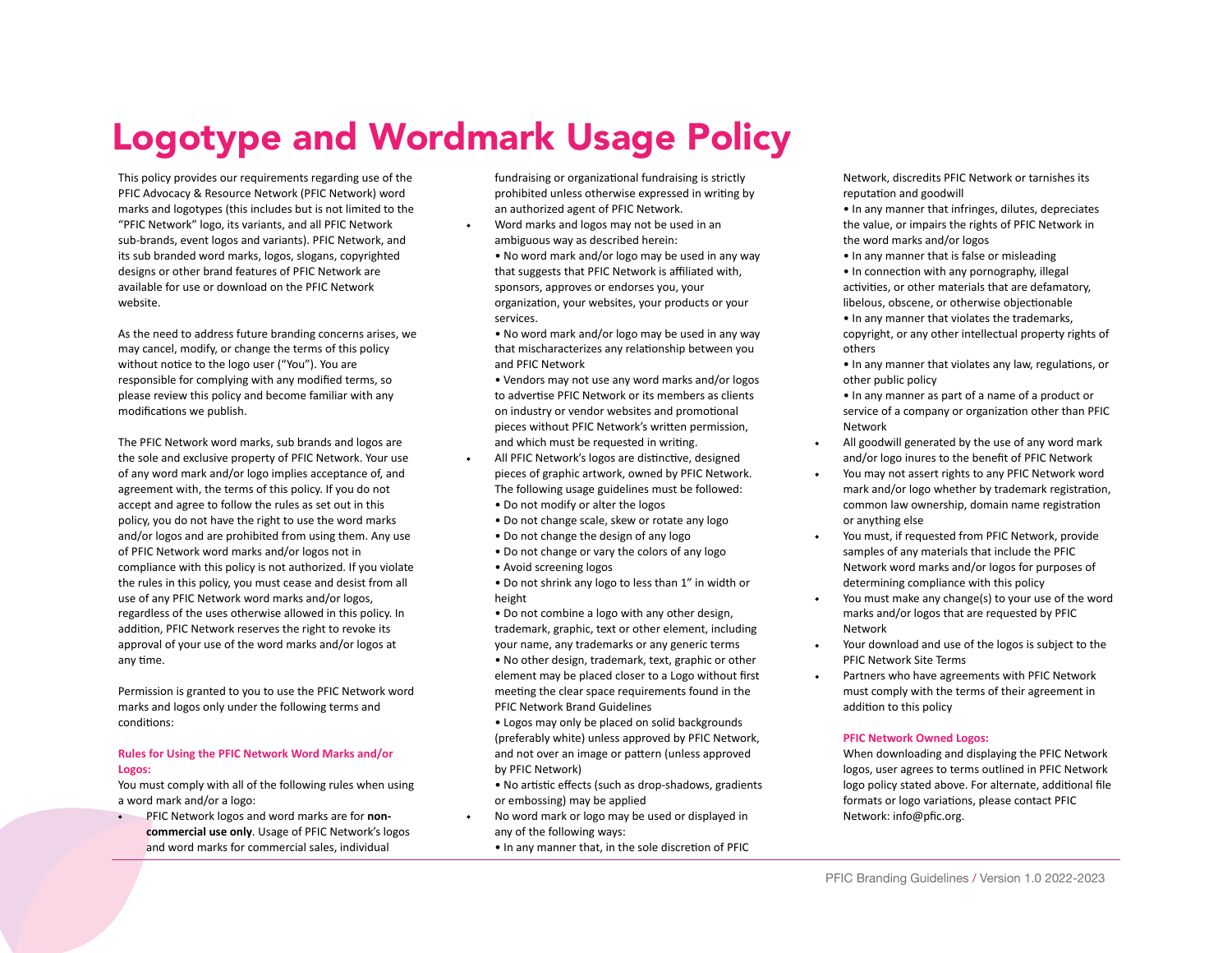### Approved Logo Usage



**PFIC Network Logo w/ Tag When to use:** White/light backgrounds only.



**PFIC Network Logo w/o Tag When to use:** White/light backgrounds only. "PFIC Network" needs to be spelled out somewhere on page.



**PFIC Network Long Logo w/ Tag When to use:** White/light backgrounds only. Limitations of use.



**PFIC Network Logo w/ Tag (white) When to use:** Dark backgrounds only. Not for use in any other instance.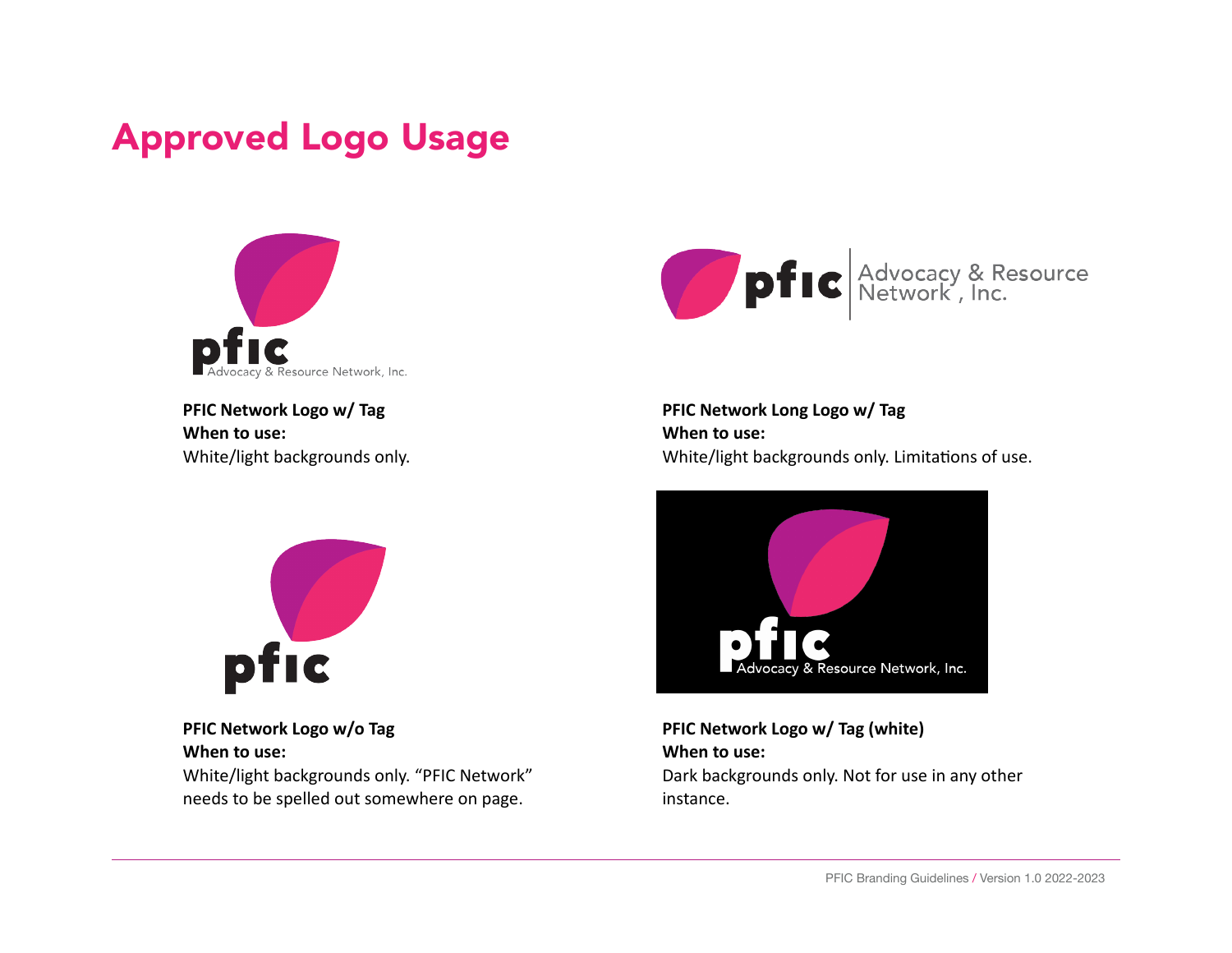### Logo Safety Zone



Safety zone uses "c" from logo as guide.



Dotted rule indicated PFIC logo safety zones.

Which version of logo to use?

- PMS and CMYK : Hi-end and multi-colored printed marketing materials (300 dpi/vector art)
- RGB: Digital/screen 72-300dpi, presentations or web/ screen applications ONLY (not for printed materials)

PMS Logos: PMS is short for Pantone Matching System, the printing industry's standard for specifying ALL solid ink colors. Use for applications that are ink-specific. (i.e.: T-shirts, pens and embroidery).

CMYK Logos: Also known as process color printing (4-color); using cyan, magenta, yellow and black inks to create the spectrum of color seen in most full color printing. Use on hiend, multi-colored printed materials. (i.e.: ads, full color communications and posters).

RGB Logos: A color system based on red, green and blue light, and used to represent the full spectrum of color on video displays.

BW or 1-Color Logos: Similar to PMS, but uses just a single color. Use for applications that are limited in printing: Embossing, internal office laser prints/ faxes and 1-color silkscreened promotions.

REVERSED or WHITE Logos: This is to be used when the background is black or extremely dark to recognize the traditional PFIC Network black wording logo.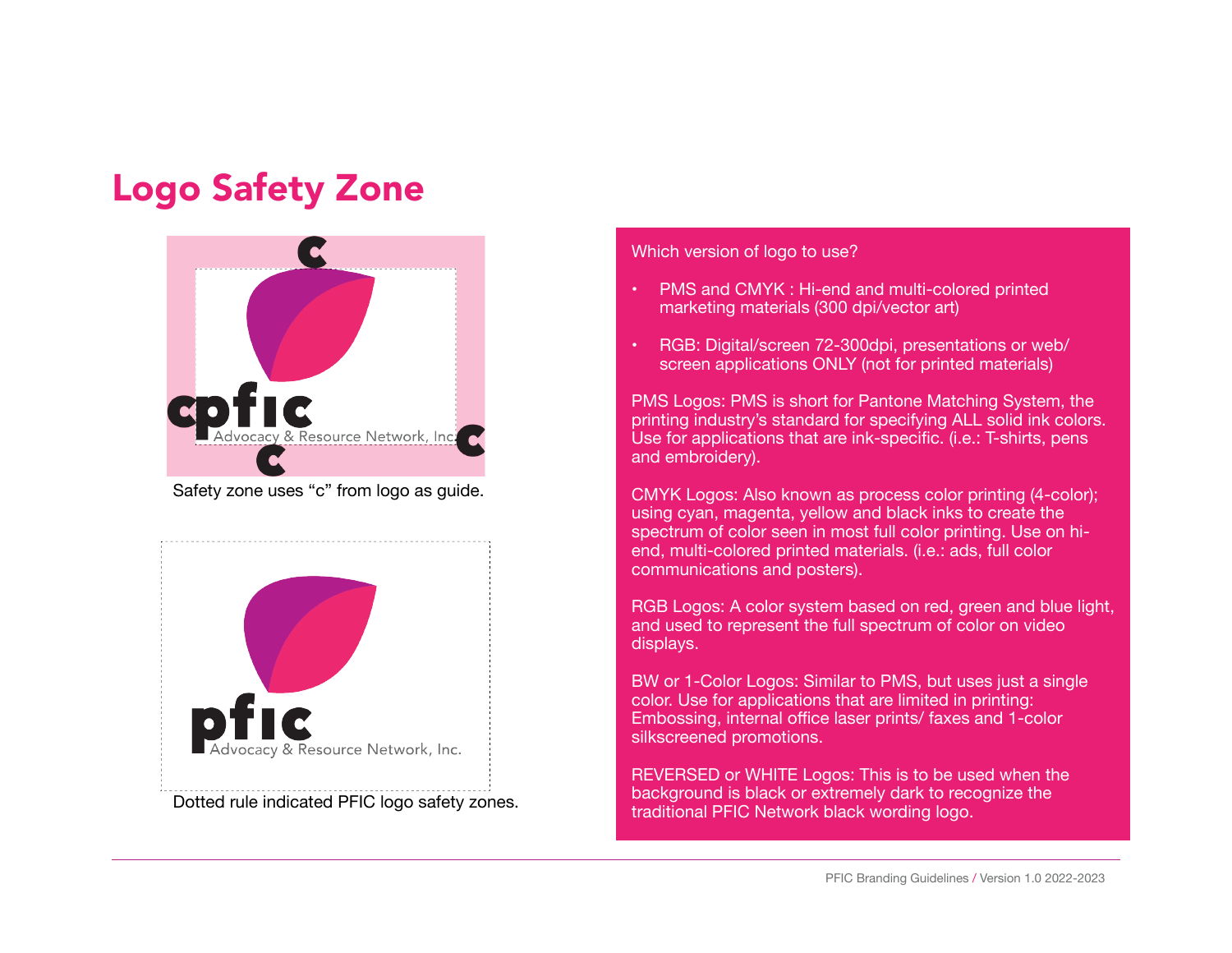### Logo Violations



Rearranging the PFIC Network logo, changing proportions of the elements.



Drop shadows or pacing a box or circle around the PFIC Network logo



Combining other logos with the PFIC Network logo.



Skewing the PFIC Network logo or using unauthorized colors.